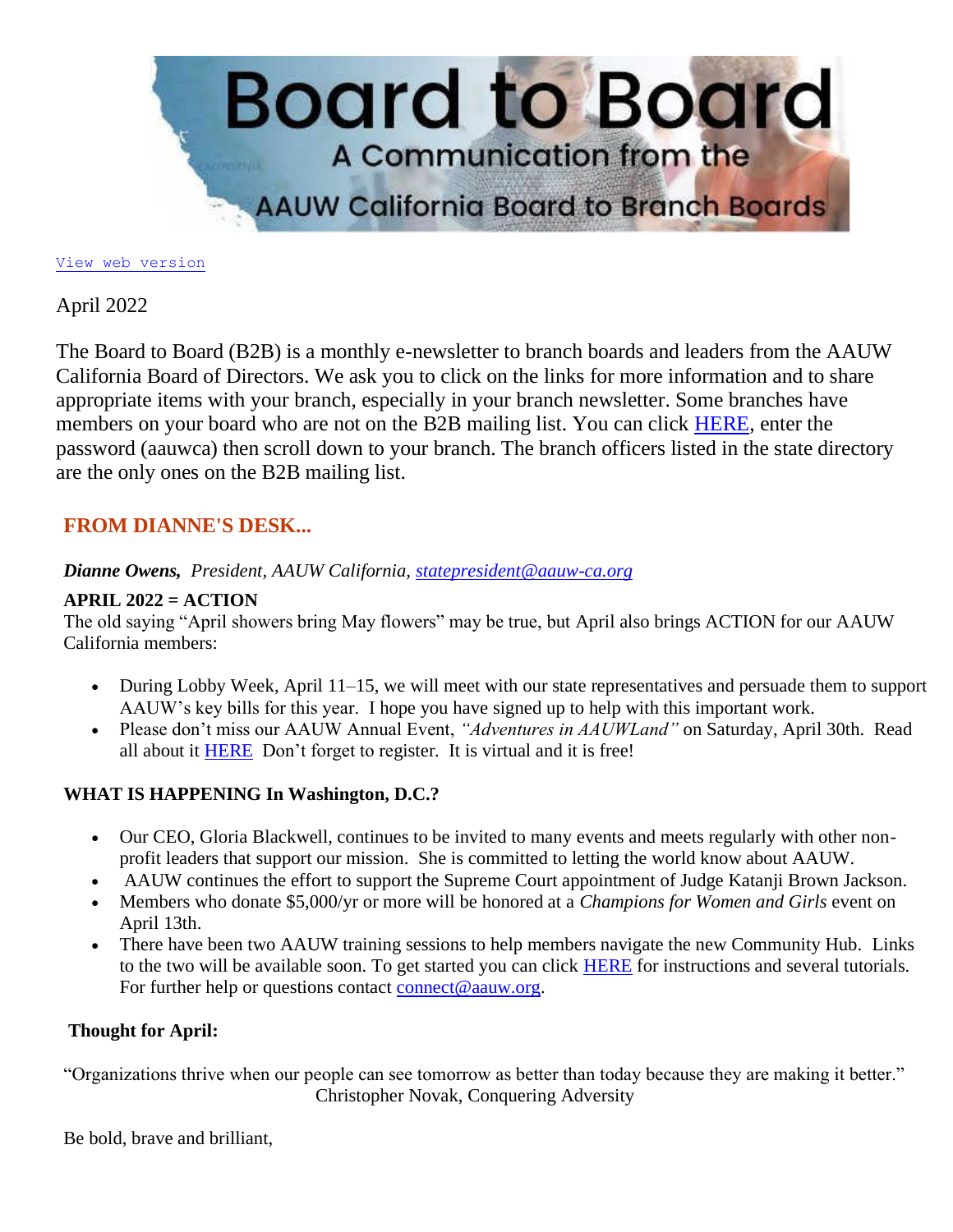# **AAUW FUND**

#### *Lynne Batchelor, Secretary, AAUW Fund Committee Chair, [aauwfund@aauw-ca.org](mailto:aauwfund@aauw-ca.org)*

Thank you to everyone for your tremendous efforts this year to raise money for AAUW Fund and congratulations on the wonderful results of just over \$494,000 contributed by California individuals and branches. The Top Ten branches in total contributions, the Top Ten branches in per capita contributions, and our State Named Gift Honoree will be revealed at the Annual Event, so be sure to register and get in on the excitement!

**What I need to know:** AAUW California members contributed over \$494,000 to AAUW Fund.

**What I need to do:** Attend the Annual Event to learn which branches were in the Top Ten for total and per capita contributions.

**Should I include this in my branch newsletter?** Yes, if you haven't shared the good news that over \$494.000 was contributed by California members and branches.

# **ANNUAL EVENT**

*Charmen Goehring, Meetings Planner, [meetings@aauw-ca.org](mailto:meetings@aauw-ca.org)*

#### **GRAB YOUR COMPASSES, WE ARE OFF TO AAUWLAND!**

It's almost time for our *Adventures in AAUWLand* and we invite you to come along! On Saturday, April 30, 2022, we will gather on Zoom for a virtual event celebrating our AAUW branches, listening to inspiring speakers, and crowning a 2022 Speech Trek winner! Tour guides (hosts) will lead conversations about a range of topics related to AAUW and our mission in Zoom breakout rooms. Here you will be able to share your opinions with others, learn something new, and connect with AAUW friends across the state.

Click [HERE](https://bor.aauw-ca.org/sendy/l/892iUf2Z3Hxblitd0dEvE47A/D8i2qJkxihFiMvNOYjp7ng/Qsa6ChFBGqwOTN0VFf7637Mw) soon for more information and to reserve your space for our expedition. The best thing is that this journey is free! See you soon!

**What I need to know:** The Annual Event will be held on April 30th.

**What I need to do:** Make your reservation.

**Should I include this in my branch newsletter?** Yes, make sure your members know about the Annual Event and how to make a reservation.

# **BRANCH AND MEMBERSHIP ASSISTANCE**

*Carol Holzgrafe, Director, [branch@aauw-ca.org](mailto:branch@aauw-ca.org)*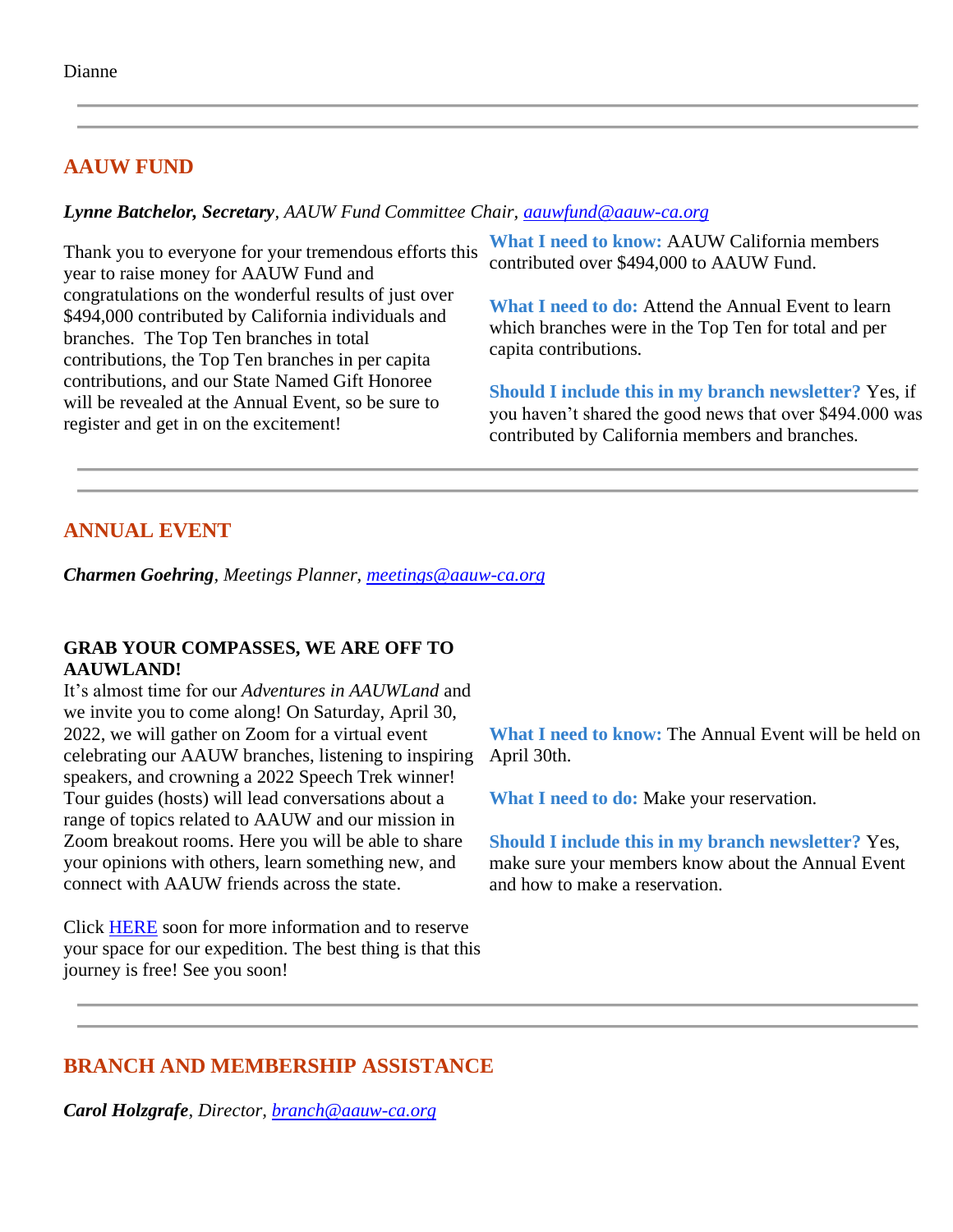### **BRANCHING WITH THE STARS – WHAT'S NEW?**

AAUW National just announced that the Mid-Peninsula Branch (that's south of San Francisco) has earned stars. While they did not say how many, Mid-Peninsula earned all five last year; we expect they will do the same again.

It's not too late to start earning your own branch stars. The deadline for submission is June 30th. Five-Star requirements encourage the healthy branch practices of succession and community involvement while adhering to AAUW's mission, proper use of social media, and public advocacy. It's a fine way to boost member enthusiasm for AAUW and your branch. And who doesn't want to do that? Click [HERE](https://bor.aauw-ca.org/sendy/l/892iUf2Z3Hxblitd0dEvE47A/vD763VLhCez6fO892J6MbVDzAg/Qsa6ChFBGqwOTN0VFf7637Mw) for the Five-Star National Recognition Program criteria, submission details, and more.

Do check out the list for categories and requirements. You don't need to do them all. Mostly you can just check off what you have already done with programs, donations, membership, etc. And, if you don't have a branch [strategic plan,](https://bor.aauw-ca.org/sendy/l/892iUf2Z3Hxblitd0dEvE47A/7lEh6njZ3E5M49Ac3XGGzw/Qsa6ChFBGqwOTN0VFf7637Mw) you should make one – they can be enormously useful with branch planning, organization, and succession.

Click [HERE](https://bor.aauw-ca.org/sendy/l/892iUf2Z3Hxblitd0dEvE47A/0t1byB763tNlIo5Cfwef99Eg/Qsa6ChFBGqwOTN0VFf7637Mw) to download AAUW California's Excel Five-Star spreadsheet – a first-rate organizing tool to help you track your stars.

#### **MANAGING MEMBERSHIPS WITH THE COMMUNITY HUB**

The long wait is over: the Community Hub has arrived - mostly - replacing the old Member Services Database (MSD). All members will need to reset their password. Click [HERE](https://bor.aauw-ca.org/sendy/l/892iUf2Z3Hxblitd0dEvE47A/0ueVFQEm2YtwLlLNTCWdfw/Qsa6ChFBGqwOTN0VFf7637Mw) to go to the AAUW National website. To access your account, click the "Log In" at the top right corner of the home page. **The first time you log in, you'll need to reset your password by clicking the "Forgot Password" link.** From there you will be directed to your "Personal Snapshot". Do try it. Click [HERE](https://bor.aauw-ca.org/sendy/l/892iUf2Z3Hxblitd0dEvE47A/yDDxYkF02Uvwa8eYsG3EIw/Qsa6ChFBGqwOTN0VFf7637Mw) for instructions and several tutorials on how to set up your Personal Snapshot, the new term for your personal AAUW portal. (As a current member, you don't need to be concerned about the information in the video on how to add new members.)

Once in your Personal Snapshot, you can click on the various links on the left side and add any appropriate information. Check "My Payment Methods" if you

**What I need to know:** The new Community Hub member database (replacing the MSD) has a lot of functionality for members and branch leaders.

**What I need to do:** Click [HERE](https://bor.aauw-ca.org/sendy/l/892iUf2Z3Hxblitd0dEvE47A/yDDxYkF02Uvwa8eYsG3EIw/Qsa6ChFBGqwOTN0VFf7637Mw) for a video tutorial on using the new database and watch for the recordings of training webinars to be posted on the national website. Consider some training at a branch meeting.

**Should I include this in my branch newsletter?** Yes, include the instructions for logging in and provide them with the link to watch the video tutorial.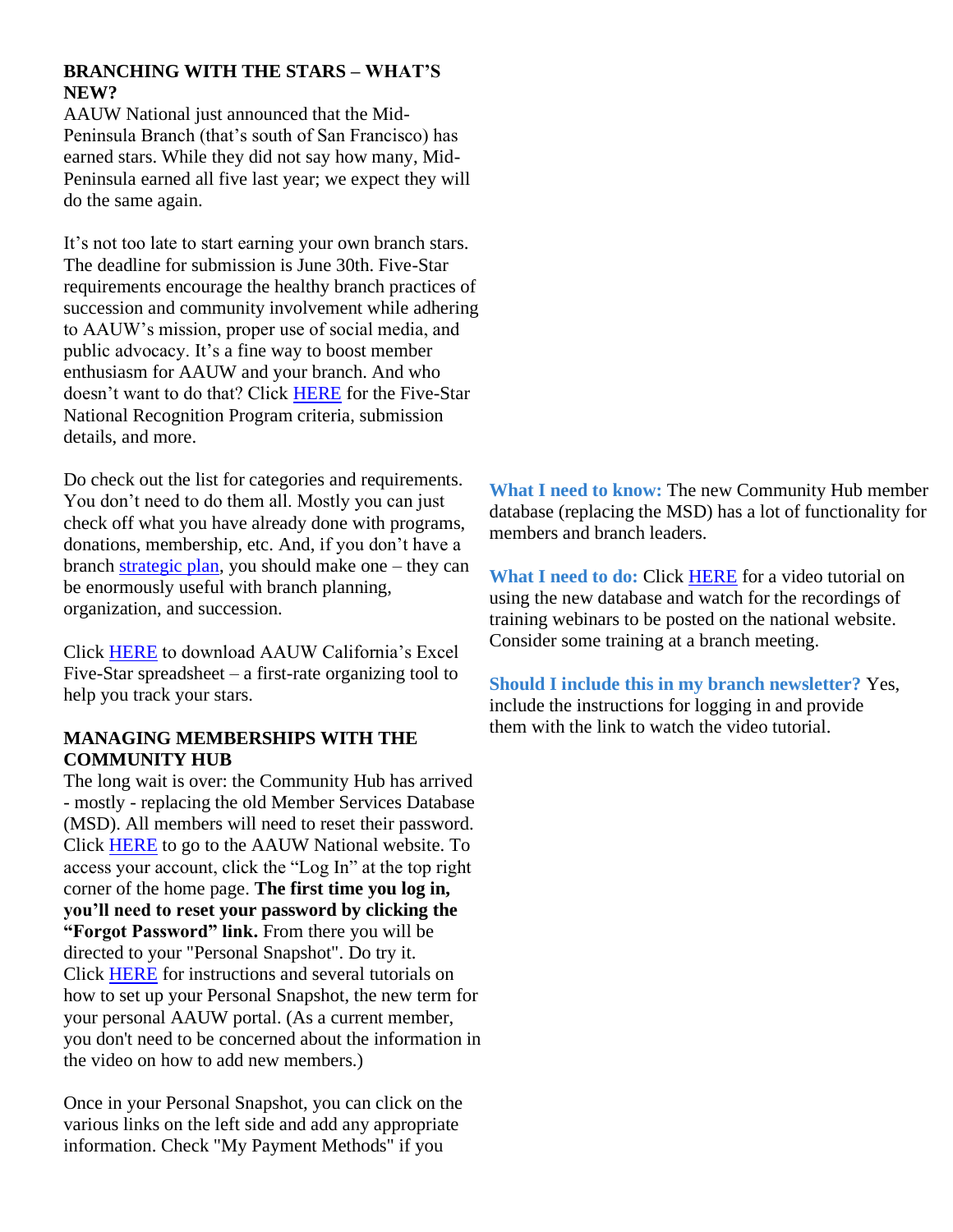want to pay your dues by either your bank account or your credit card. Look for the 3 dots to the right of each subject to see more options. This is also where you will renew your membership when notified that the renewal process is open and is also the place where you can make donations.

President/administrators, membership VPs, and finance officers all have the same rights in the Community Hub, giving these members the flexibility to share with dues and donation processing, updating contact information for members, updating officers (the Branch Officer Report), and requesting AAUW to file with the IRS. Details about "batch renewing" will come later.

#### **OH, AND SHAPE THE FUTURE CONTINUES**

You can work that through the new Hub. And, yes, national dues will be \$67 for the 2022-23 year, a rise of \$5. Still a bargain.

\*\* One more thing: if you or a branch member submitted an application for the 50-year Honorary Membership but have not heard back, re-send the application to [connect@aauw.org](mailto:connect@aauw.org) and include the original date of submission and, perhaps a deadline after which you plan to celebrate the member. Please let me know of any "issues" with these applications. The national office has been swamped but has added staff to help. So, let's give them another chance.

## **DIVERSITY, EQUITY & INCLUSION**

*Elaine Johnson, Director* and *Janice Lee*, *DEI Committee Co-Chairs [diversity@aauw-ca.org](mailto:diversity@aauw-ca.org)*

#### **USING DEI RESOURCES FOR BRANCH PROGRAMS**

Overwhelming! That is the feeling expressed by the extensive abundance of Diversity, Equity and Inclusion **What I need to know:** There are many DEI resources (DEI) resources available for branches to use in the [DEI Toolkit.](https://bor.aauw-ca.org/sendy/l/892iUf2Z3Hxblitd0dEvE47A/ND3pzEatz8YrXPWfHneB9g/Qsa6ChFBGqwOTN0VFf7637Mw) The AAUW California website now has an [overview slide set](https://bor.aauw-ca.org/sendy/l/892iUf2Z3Hxblitd0dEvE47A/GmdLiYsQfEChNfaNmN4a0Q/Qsa6ChFBGqwOTN0VFf7637Mw) and an [equity lens](https://bor.aauw-ca.org/sendy/l/892iUf2Z3Hxblitd0dEvE47A/CDMxJvWOOosFoqnDpOwYug/Qsa6ChFBGqwOTN0VFf7637Mw) handout found under Branch Tools. Many more resources are found on the AAUW National website. With so many choices, where should branches begin?

Since every branch is unique, there are different approaches to include DEI. Here are some of the most common ideas shared by branches.

available to the branches.

**What I need to do:** Appoint a DEI Coordinator and notify [webteam@aauw-ca.org](mailto:webteam@aauw-ca.org) of your appointment.

**Should I include this in my branch newsletter?** Yes, encourage discussions about Diversity, Equity, and Inclusion.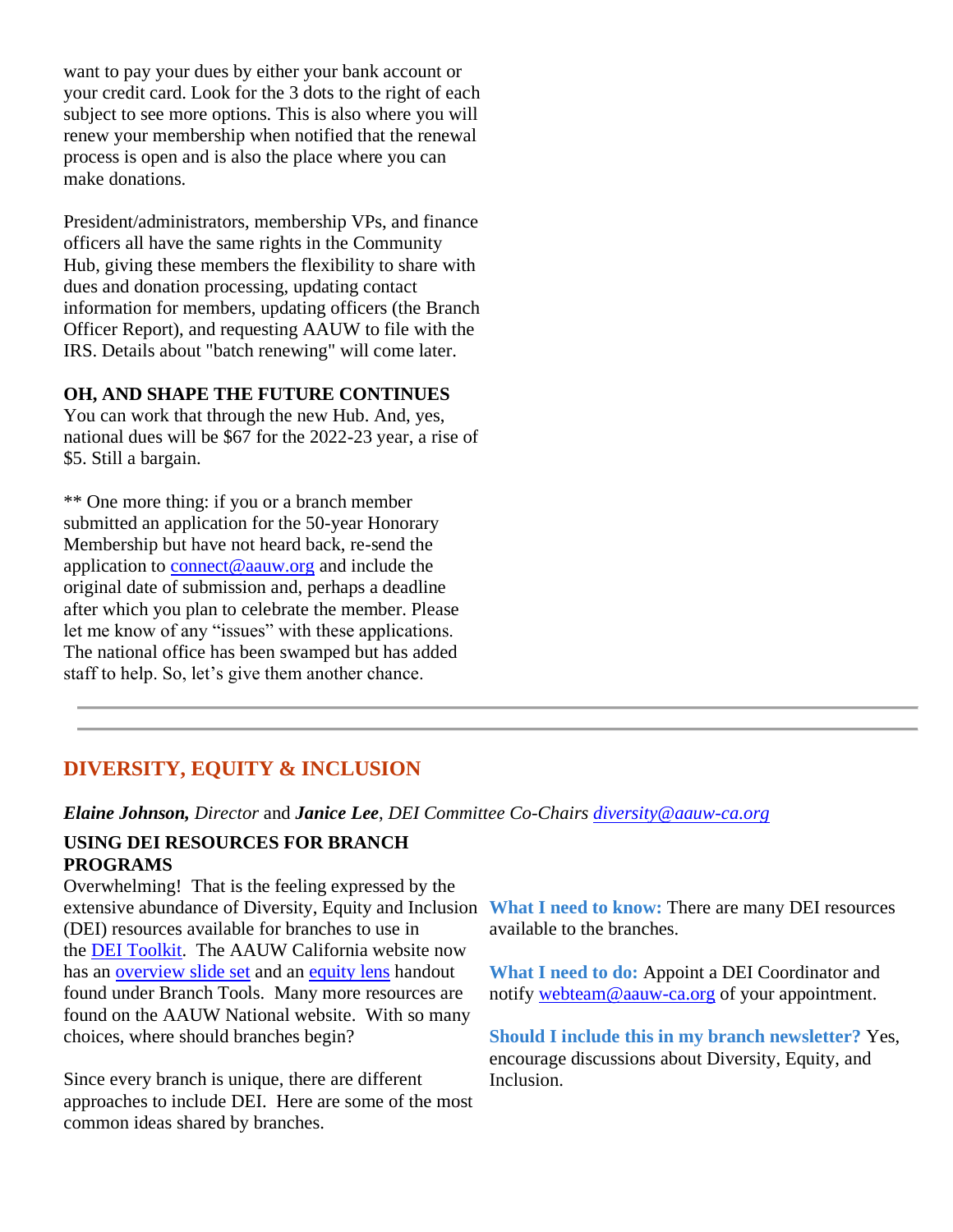- Have members take the Harvard Implicit [Association Tests.](https://bor.aauw-ca.org/sendy/l/892iUf2Z3Hxblitd0dEvE47A/XVoyv7638oTLwML7N8XJna5A/Qsa6ChFBGqwOTN0VFf7637Mw)
- Show the ["Starts With I"](https://bor.aauw-ca.org/sendy/l/892iUf2Z3Hxblitd0dEvE47A/IZAKWjNvf6uHGBEp2HuavQ/Qsa6ChFBGqwOTN0VFf7637Mw) YouTube video and discuss what inclusion means.
- Include DEI books in book clubs.
- Use [Plug & Play Programming](https://bor.aauw-ca.org/sendy/l/892iUf2Z3Hxblitd0dEvE47A/ld87dQe6ZZ9hcOCrRJTP3g/Qsa6ChFBGqwOTN0VFf7637Mw) from the National DEI Toolkit.
- Provide [Key Terms & Concepts](https://bor.aauw-ca.org/sendy/l/892iUf2Z3Hxblitd0dEvE47A/A4x8922XxRy1drL4DBiOV892Aw/Qsa6ChFBGqwOTN0VFf7637Mw) handout from the AAUW National DEI Toolkit.
- Discuss DEI webinars

Every branch is encouraged to have a DEI Coordinator. This individual should have a passion for DEI and a willingness to share ideas with other branch members and community organizations. Branches need to inform our AAUW California Leadership Team with the name and contact information for this DEI Coordinator by sending an email to [webteam@aauw](mailto:webteam@aauw-ca.org)[ca.org.](mailto:webteam@aauw-ca.org)

Plan to attend a DEI breakout session at the AAUWLand Event on April 30th. This Zoom meeting is a perfect place to have conversations about DEI and share success stories.

DEI is about recognizing and valuing our differences.

The DEI Committee has made presentations to IBCs across the state for further distribution to regional branches.

# **FINANCE**

*Roli Wendorf, Chief Financial Officer, Finance Committee Chair, [cfo@aauw-ca.org](mailto:cfo@aauw-ca.org)*

### **AAUW Community Hub Update**

As many of you already know, AAUW National has transitioned from the old Member Services Database (MSD) system to the new Community Hub, but all the pieces are not in place yet. You can log in and set up your account but the member rosters and branch management functionality will be phased in soon. (See more about the Community Hub in the Branch Assistance article.)

### **Office Hours**

Many of you are frustrated that your queries to [connect@aauw.org](mailto:connect@aauw.org) are not receiving timely responses. National's membership staff is holding **What I need to know:** The new Community Hub database is still being phased in. National is hosting regular office hours to address branch questions.

**What I need to do:** Start your renewal process later this year. Register for AAUW office hours to have your questions answered directly.

**Should I include this in my branch newsletter?** No, this information is for branch leaders only.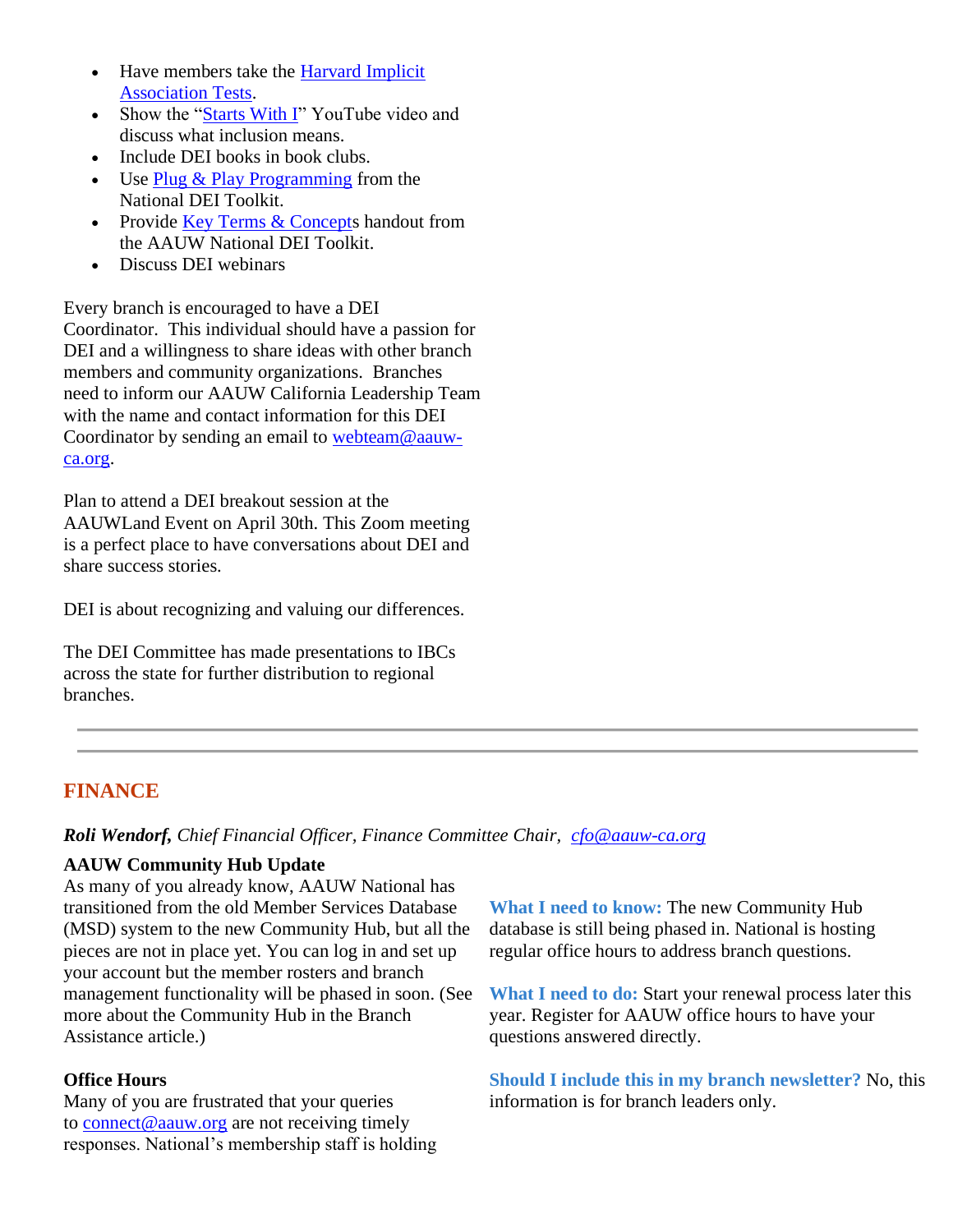weekly office hours by Zoom every Thursday at 12:30 pm PDT. These Zoom meetings are an excellent way of getting your questions answered. You can always register for an upcoming session [HERE.](https://bor.aauw-ca.org/sendy/l/892iUf2Z3Hxblitd0dEvE47A/Z2i1cH892aA323ZIzXp2UJLg/Qsa6ChFBGqwOTN0VFf7637Mw)

#### **Membership Processing**

Branches are advised to start their membership renewal process later this year than usual. We are told that the new system will become fully functional in April. Branches can still continue with their Shape the Future events as planned by saving new member information on paper forms for now and processing the dues later.

# **MARKETING - RETIREMENT AGE RECRUITMENT**

#### *Sharyn Siebert, Director. [mktg-rar@aauw-ca.org](mailto:mktg-rar@aauw-ca.org)*

### **TREASURE HUNT**

Recruitment and retention of branch members have been the focus of this committee for the past fiscal year. We urge you to view the webinars referenced below for valuable ideas and suggestions for branches.

In addition, we would like to suggest one new idea, which is to have a dedicated external communications committee. Their job would be to post to social media (you could even hire an intern to do so as we at AAUW California have done), maintain your website, and get publicity out to all local venues: newspapers, radio stations, TV stations, and websites such as Next Door and Patch. How will they find you and join if people don't know that your branch exists and what you do?

Here are a few links to appropriate webinars that you can watch to provide other suggestions.

### **Webinars from AAUW National:**

Click [HERE](https://bor.aauw-ca.org/sendy/l/892iUf2Z3Hxblitd0dEvE47A/WAzv6huMCy1dEdufgDQosQ/Qsa6ChFBGqwOTN0VFf7637Mw) for several prior webinars. Click [HERE](https://bor.aauw-ca.org/sendy/l/892iUf2Z3Hxblitd0dEvE47A/eZvYsqQREVyubVynJ8UT9Q/Qsa6ChFBGqwOTN0VFf7637Mw) for the *Recruitment, Retention, and Fundraising in the COVID Era and Beyond.* Click [HERE](https://bor.aauw-ca.org/sendy/l/892iUf2Z3Hxblitd0dEvE47A/uX5wa04TA5s892HbVlWMsVkQ/Qsa6ChFBGqwOTN0VFf7637Mw) for the *Working Together to Build a Diverse and Inclusive AAUW.*

### **Webinars from AAUW California:**

Click [HERE](https://bor.aauw-ca.org/sendy/l/892iUf2Z3Hxblitd0dEvE47A/mCRmQ6XGpNDnp3cTEl892wCw/Qsa6ChFBGqwOTN0VFf7637Mw) for the January 11th *Finding New Members from Gen Z to Boomers!*

**What I need to know:** Previously recorded webinars from state and national are a good source of information on recruitment and retention.

**What I need to do:** Review the suggested webinars. Consider sharing them at a board meeting.

**Should I include this in my branch newsletter?** No, this information is for branch leaders only.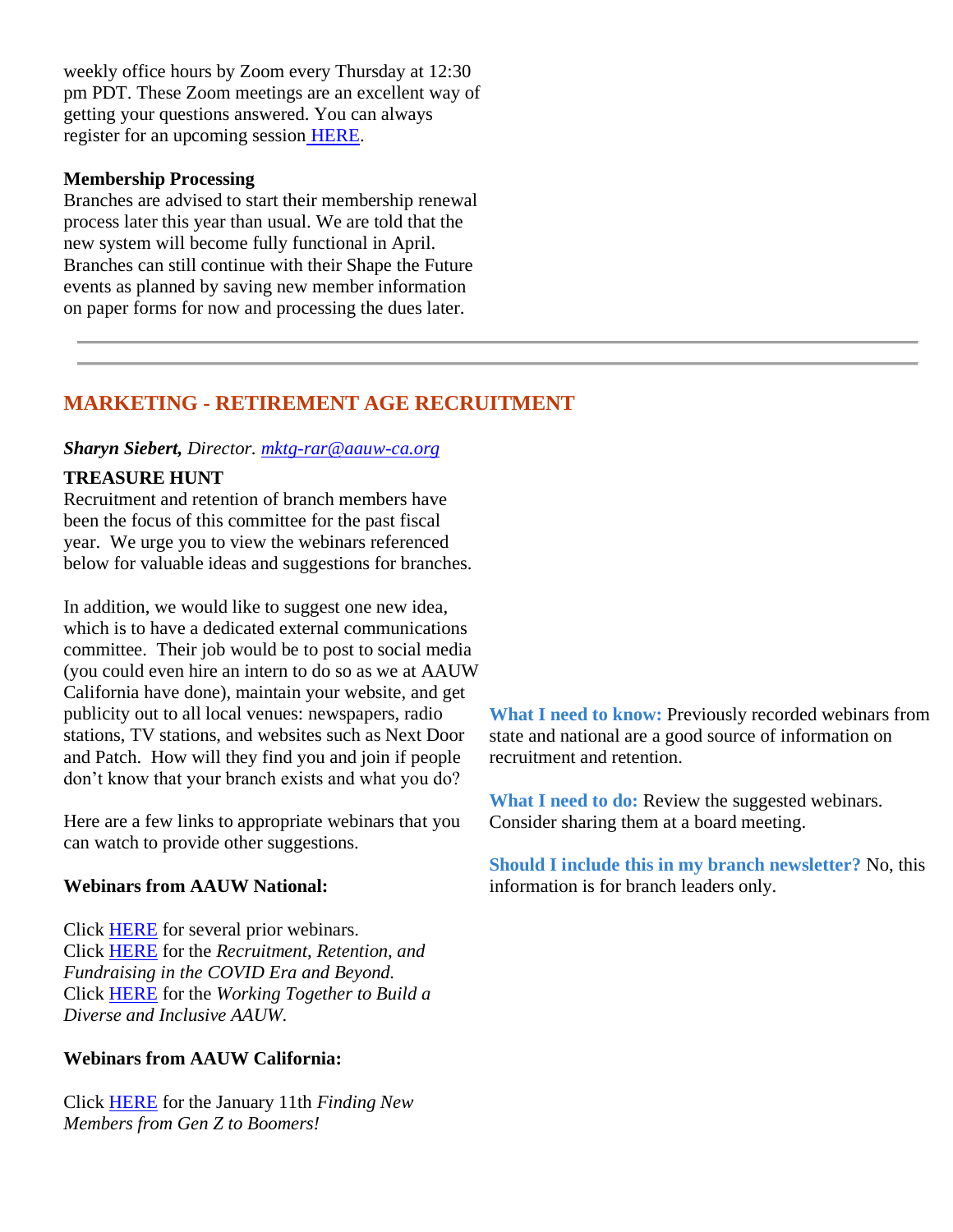# **MARKETING - UNIVERSITY AND ORGANIZATION COLLABORATION**

*Michelle Miller-Galaz, Director, and Donna Lilly, University and Organization Collaboration Co-Chairs [mktg](mailto:mktg-uoc@aauw-ca.org)[uoc@aauw-ca.org](mailto:mktg-uoc@aauw-ca.org)*

### **BECOME A VOLUNTEER START SMART OR WORK SMART FACILITATOR**

Are you committed to pay equity? Become a certified AAUW salary negotiation volunteer facilitator!

AAUW depends on people like you to help empower thousands of women annually to negotiate their salaries and benefits. Join the AAUW team of skilled volunteer facilitators to further your leadership development, gain public speaking experience, and sharpen your own negotiation skills and expertise.

AAUW National provides the tools, resources, and materials to help you become a successful facilitator.

Email [Salary@aauw.org](mailto:Salary@aauw.org) to determine if you are eligible for this training. If so, you will receive an access code to register online. If you are a licensed AAUW campus or Work Smart partner, please provide the name(s) and email addresses of prospective volunteer facilitator(s) to the AAUW National office at [connect@aauw.org.](mailto:connect@aauw.org)

Once you have registered for the Volunteer Facilitator Training, allow up to seven business days for enrollment.

The interactive training gives a deeper understanding of the workshop curricula and bolsters facilitation skills. Participants have 60 days from the enrollment date to complete the training. When the training is complete, AAUW and the licensed partners will reach out to you when there are upcoming volunteer opportunities in your area and provide access to the workshop materials upon confirmation of your volunteer schedule.

For questions on renewing your facilitator certification, contact AAUW National via email at [Salary@aauw.org.](mailto:Salary@aauw.org)

**What I need to know:** Volunteer facilitators are needed to conduct Start Smart and Work Smart workshops to help women negotiate their salaries and benefits. Training and materials are provided.

**What I need to do:** Contact [Salary@aauw.org](mailto:Salary@aauw.org) to learn more.

**Should I include this in my branch newsletter?** Yes, your members may want to be trained as a facilitator.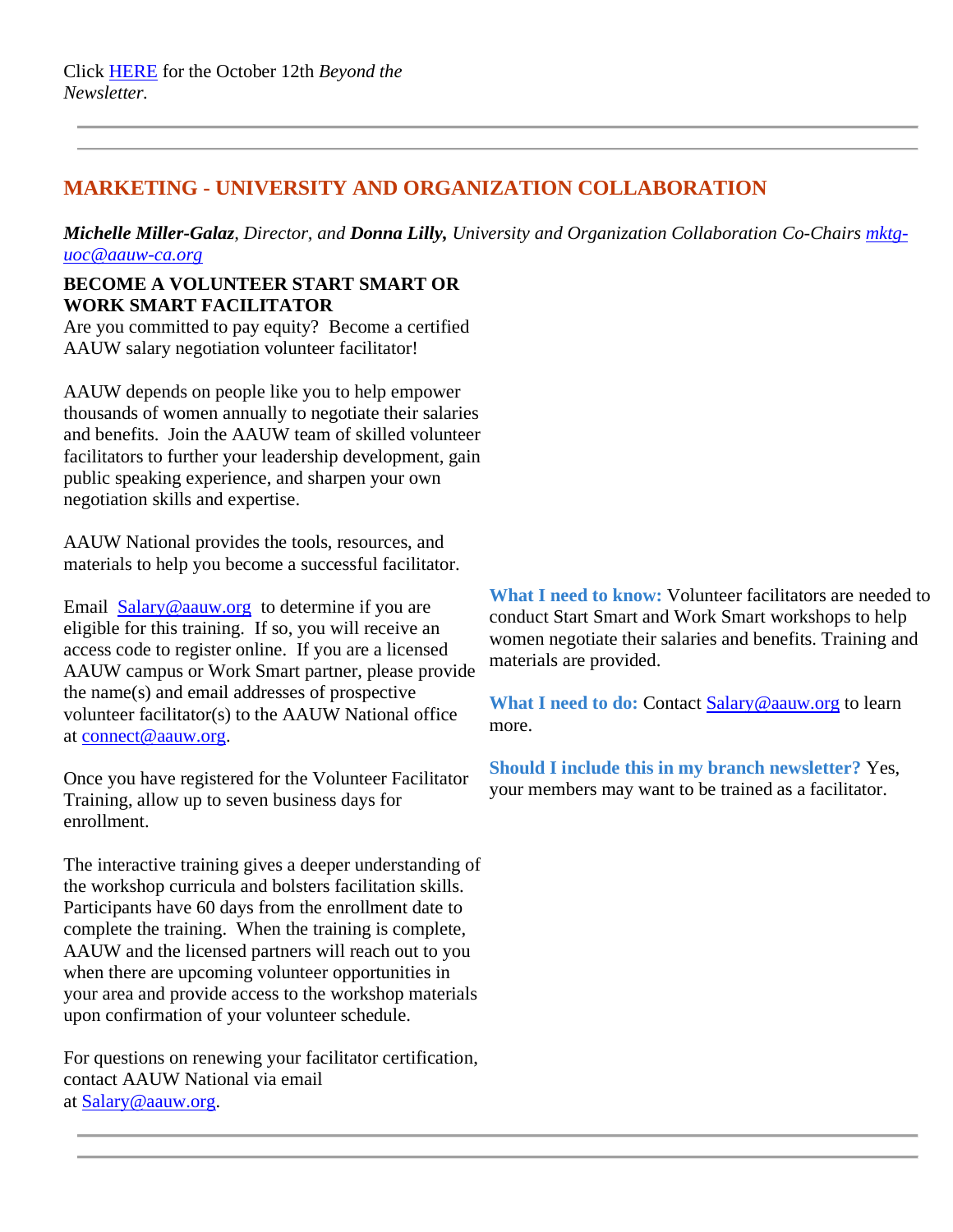# **PUBLIC POLICY**

*Kathleen Harper, Director, and Sue Miller, Public Policy Committee Co-Chairs, [publicpolicy@aauw-ca.org](mailto:PublicPolicy@aauw-ca.org)*

#### **AAUW CA SPONSORS CALIFORNIA LEGISLATION**

Guided by our member-approved Public Policy Priorities for 2021-2023, the AAUW California Public Policy Committee has selected the bills that we will be supporting as they move through the 2022 Session of the California Legislature. Here are the six highest priority bills:

- AB 92—creates an equitable sliding scale for family fees to alleviate the burden on working families struggling to pay for childcare and early childhood education services. Cosponsor
- AB 1666—enables persons to come from outside California for abortions and not be impacted by laws of other states. Co-sponsor
- AB 1968—mandates the creation of websites at CSU/UC campuses to assist sexual assault survivors.
- AB 2881—Student parents get priority enrollment, registration, and access to basic needs centers, enabling them to remain in California colleges.
- SB 523—Expands contraceptive coverage by requiring health plans to provide point-of-sale coverage without cost-sharing.
- SB 1375—updates statutes relating to abortion care to allow nurse practitioners to practice under standard protocols to provide firsttrimester abortion care.

Within our Public Policy Priorities, six bills are related to Economic Security for All Women, seven are related to Equal Access to Public Education, and 18 are related to Social and Racial Justice for all Members of Society.

AAUW California is experiencing greater visibility among elected legislators by sponsoring/co-sponsoring bills.

The Public Policy Committee members spent many hours in March researching bills, and in discussions over two days, to select bills to support. AAUW members are working to improve the lives of women and children in California!

**What I need to know:** The Public Policy Committee has selected six bills aligned with our priorities to support in the California legislature session.

**What I need to do:** Review the bills above to learn more.

**Should I include this in my branch newsletter?** Yes, members should be aware of the specific bills that AAUW California supports.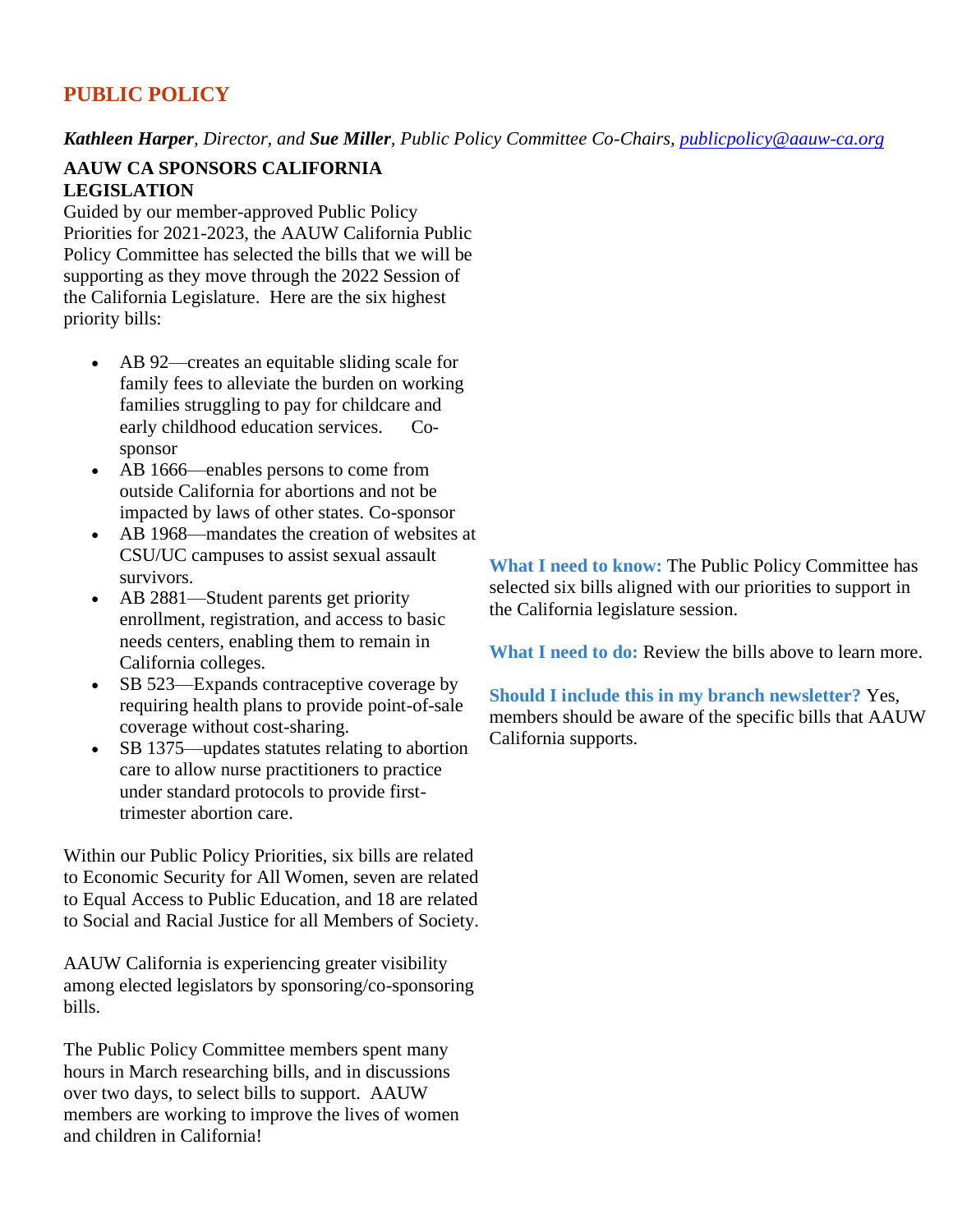### **SPEECH TREK**

*Marlene Cain, Speech Trek Program Director, [speechtrek@aauw-ca.org](mailto:speechtrek@aauw-ca.org)*

**SPEECH TREK UPDATE: SEMI-FINALS UNDERWAY!**



Speech Trek **Answer:** Alhambra, Big Bear Valley, California Online, Camarillo, Del Mar Leucadia, Diamond Bar-Walnut, Fremont, La Mesa-El Cajon, Poway Pensaquitos, Redlands, Sacramento, Stockton, and Thousand Oaks.

**Question:** Can you name 13 inspirational AAUW California branches?

Why inspirational? Because despite an extremely challenging year, these branches persevered and hosted Speech Trek 2022. Whether virtual or in-person, these amazing branches led the way for high school students to share their thoughts on a provocative and timely topic.

"I loved, loved this topic," enthused Dr. Mary Suzuki, Superintendent, Bear Valley Unified School District.

"I loved this topic," said Cathy Trevino, Co-President, Camarillo Branch. Camarillo is a recent addition to the Speech Trek family and is adding this program to their impressive portfolio of projects, including the annual "Knowledge Bowl," another experience for high school students.

What happens next:

- Semi-finals are underway.
- The top five contestants will be identified.
- The top three contestants will advance to the finals.
- The three finalists' videos will be showcased at the April 30th virtual event—a real adventure! Click [HERE](https://bor.aauw-ca.org/sendy/l/892iUf2Z3Hxblitd0dEvE47A/D8i2qJkxihFiMvNOYjp7ng/Qsa6ChFBGqwOTN0VFf7637Mw) to register for the 2022 Annual Event.

**What I need to know:** 13 branches hosted Speech Trek competitions, either in-person or virtually.

**What I need to do:** Attend the Annual Event to learn the speech topic for next year.

**Should I include this in my branch newsletter?** Yes, encourage members to register for the Annual Event in order to see the finalists' inspirational videos and learn the winner.